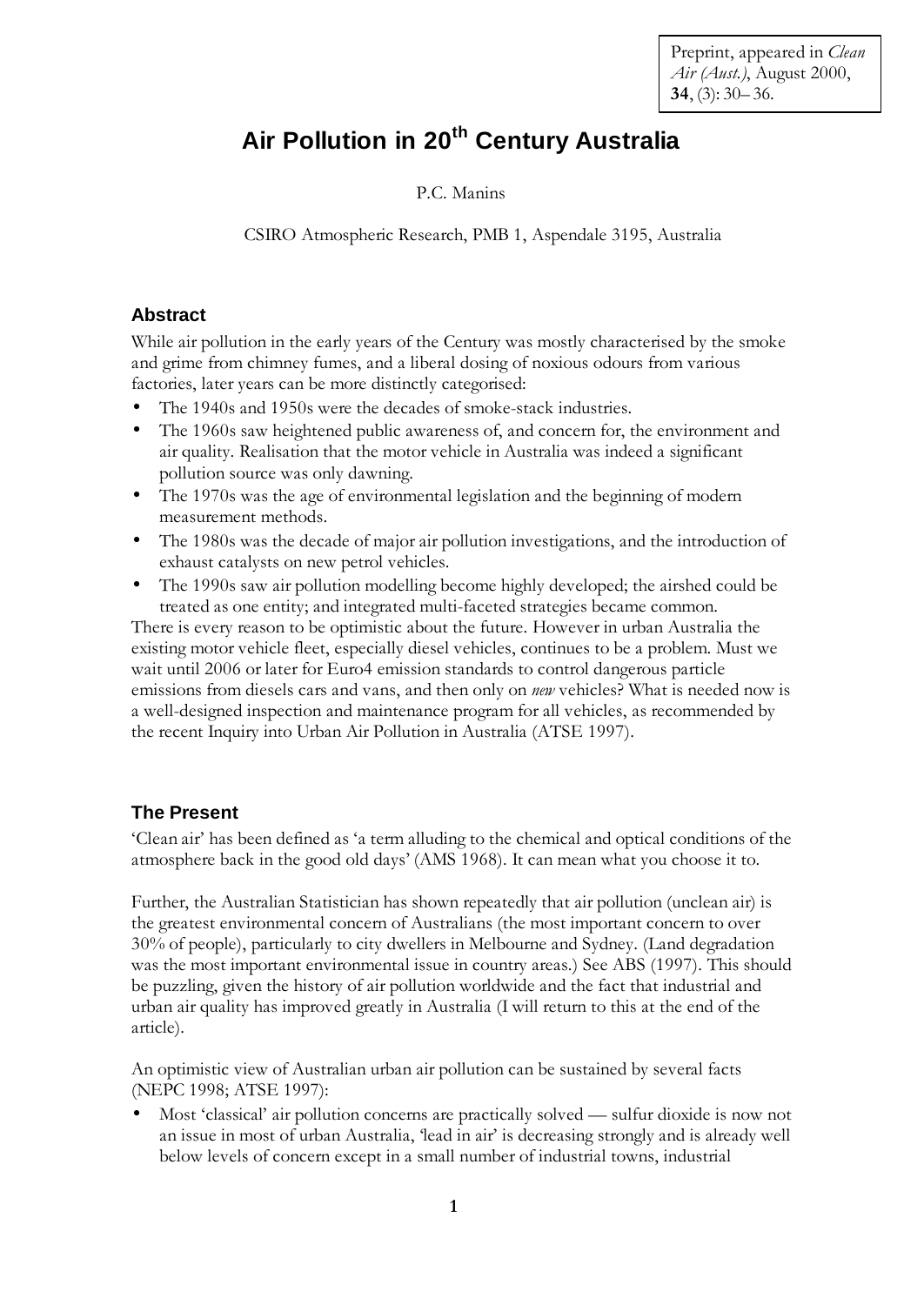emissions of smoke and fine particles are under control, and carbon monoxide is no longer a problem.

• Emissions from the dominant urban pollutant source, the motor vehicle, lead to photochemical smog and haze, and although the emissions from new vehicles are decreasing rapidly, the resulting air quality improvement is slower to materialise.

This optimism is supported by several really important recent events:

- For the first time, Australia has national ambient air quality standards. Passed in June 1998, the Air NEPM (National Environment Protection Measure; see NEPC 1998) is a major achievement for our Federal/State system.
- Hundreds of Australian companies have embraced the Greenhouse Challenge (AGO 1999) to reduce greenhouse emissions, and are devoting a lot of time in support of the National Pollutant Inventory (NPI 1998). These both raise awareness of industrial emissions and an attendant expectation of progress to cleaner production methods.
- With the vehicle design rule, ADR37/01, already mandated in 1997, Australia is introducing current and future European pollutant emission standards for motor vehicles. For the first time, advanced standards controlling particle emissions from all new diesel vehicles will eventually apply in urban regions (DOT 1999).
- The Australian Air Quality Forecasting System will, by the end of the year 2000, have been demonstrated to give hour-by-hour, suburb-by-suburb, air pollution forecasts in Sydney and Melbourne (Cope *et al.* 1998, 1999). Developed by CSIRO in collaboration with EPAs and the Bureau of Meteorology with Natural Heritage Trust funding, it will help the EPAs and the public see how to improve air quality. Other applications will include assessing personal exposure to air pollution over long periods.
- In collaboration with Holden Ltd and with aXcessaustralia, a consortium of industry partners, CSIRO has just released two new hybrid motor cars that demonstrate a range of Australian high technology advances (Lamb 2000). Promising uncompromised performance, one half to one third the energy use and as little as one tenth the pollutant emissions, these vehicles are the answer to urban smog. Fuel cell powered hyper cars with effectively zero emissions are around the corner (Manins 1997).
- The Inquiry into Urban Air Pollution in Australia (ATSE 1997) included leading-edge work on the relationship between alternative urban designs and smog- and particle-air pollution. It holds the promise of optimising ways of developing a city's infrastructure to achieve air quality benefits (see AHURI 1997; Manins *et al*. 1998). We can now almost quantify the obvious environmental benefits of public transport and slow modes such as bicycling.
- In a world first, a new prognostic air pollution modelling system for air pollution studies in complex geographies, called TAPM, puts enormous power into the hands of general users (*e.g.*, Hurley 1998, 1999; Manins *et al.* 1999); this should lead to high quality assessments and better environmental planning.

Looking back over the past century, I was somewhat surprised to discover a number of antecedents to what I thought were new ideas and approaches. It was also brought home to me just how slowly change occurs! My approach here is that of a scientist working in the area. I leave for others a discussion of the changing societal settings over the years, the roles of EPAs and health authorities in responding to and driving through legislation, and the tensions with commerce and industry. I am also conscious of my failure to cover many facets that others may believe are important. A first hand account of aspects of the mid-Century years may be found in Sullivan (1995).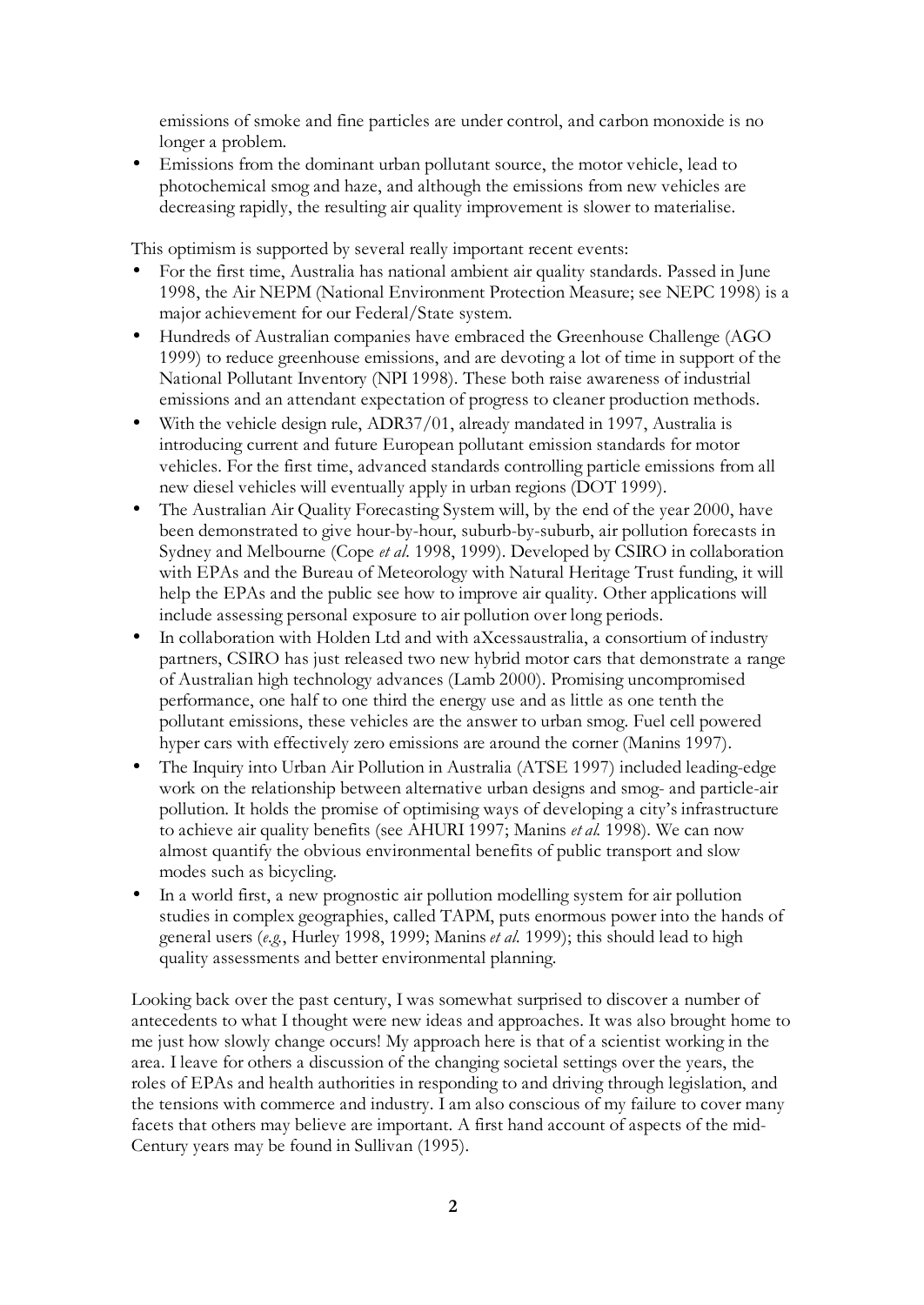## **The Beginning of the Century**

In 1889 'Banjo' Paterson published 'Clancy of the Overflow' in *The Bulletin*. The fifth stanza gives a vivid image of urban air pollution at that time:

I am sitting in my dingy little office, where a stingy Ray of sunlight struggles feebly down between the houses tall, And the foetid air and gritty of the dusty, dirty city Through the open window floating, spreads its foulness over all.

Queenstown in western Tasmania was an early example of adverse industrial impact. The smelting of copper had been so intense that by 1900 all the surrounding hills had been stripped of trees for fuel. The sulfur fumes from the smelter and the heavy rainfall in the area (which washed away the topsoil) ensured that the whole valley looked like a deserted moonscape. It remains much the same today. "By any measure Queenstown is one of the wonders of the world. It is a profound reminder of humanity's capacity to destroy and pollute and, in that sense, it deserves to be seen by everyone." (quoted from an Australian Travel Guide)

## **The Early Years**

#### Victoria

On 1 May 1957, the first specific air pollution legislation was introduced by the Honourable Buckley Machin into the Victorian Legislative Council as a Private Members Bill (Hansard 1957). Based on US legislation (enacted in the city of Pittsburgh) and the industrial provisions of the UK Clean Air Act of 1956, this bill was subsequently taken over by the Government of the day and became the Clean Air Act of 1958. It was concerned in the main with the control of combustion processes, relying on regulations for the control of other pollutant sources.

Until then, air pollution matters were dealt with by a scattering of regulations across Australia by various Health Acts (dating from 1919 in Victoria). Smoke regulations made in the 1920s and '30s under these Health Acts were generally unworkable, having been left in the hands of ill-equipped local councils for enforcement (Cock 1965).

The Hon. Member had acted on the concerns of a physician friend who was alarmed at reports of cancer–health effects of diesel fuel, and of bronchitis–air pollution links. He quoted the eminent physician to King George VI — 'Lung cancer is predominantly a disease of the city and urban dweller.'

Of particular relevance here is the Hon. Member's description, recorded in Hansard, of conditions in parts of Melbourne.

'Residents of Williamstown have for many years endured nightmare conditions due to air pollution, and recently action was taken. The State Electricity Commission has been a source of annoyance for a considerable period of time. For the occupiers of dwellings adjacent to the works, conditions have been heart-breaking. Nothing will grow in their gardens, but despair, and considerable effort must be expended in continually cleaning the houses. What is happening there is really pathetic.'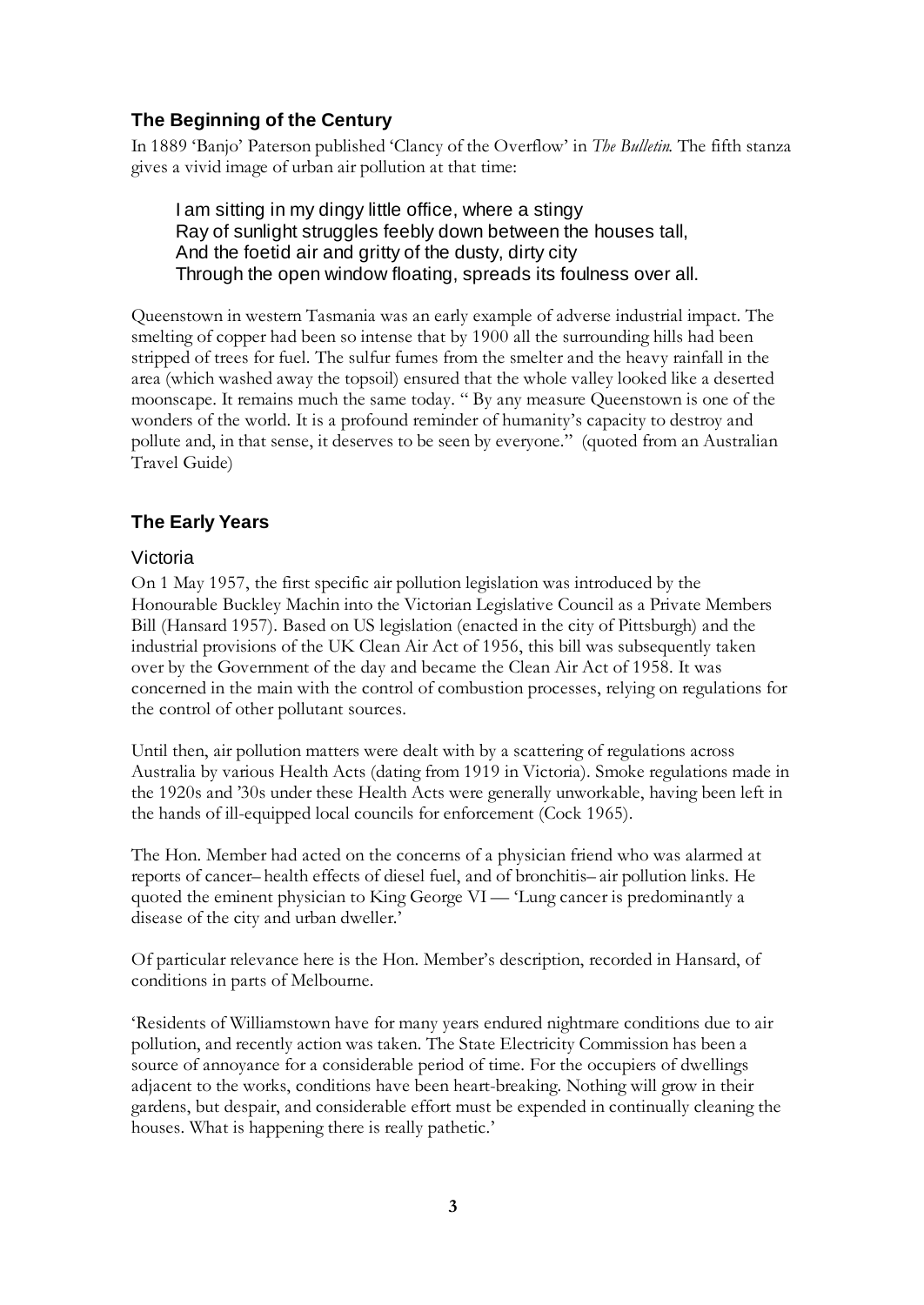(By the way, the Newport power station was again to feature as a major focal point for air quality concerns in the early 1980s, with intense debate over the construction of a new gasfired power station on the site.)

The Hon. Machin went on to say 'I have seen the conditions that exist in dirty, little hovels in South Melbourne adjoining foundries. It is possible to scrape the grime off the walls and windows. Children from that area have been admitted to hospital, suffering from bronchitis and other respiratory complaints which are caused by impurities in the air.'

#### New South Wales

 $\overline{a}$ 

The Hon. Machin noted that the investigations into air pollution by Dr John Sullivan of the NSW Department of Health were particularly pertinent. This same Dr Sullivan was to continue to play a leading role in NSW, being a key activist in setting up the Clean Air Society of Australia and New Zealand, the inaugural meeting of which took place in Sydney on 3 March 1966. Dr Sullivan was the Society's first President and Mr Ken Sullivan became the President of the first Branch of the Society in NSW, formed in 1967 (Sullivan 1995).

In 1962, Dr Sullivan's measurements of concentrations of sulfur dioxide<sup>‡</sup> in parts of east Port Kembla (south of Sydney) showed levels as high as 250 ppb daily mean (Sullivan 1962), a value that rivals the worst anywhere abroad. There are also reports that he measured shorter term (approximately 10-min.) concentrations as high as 3,000 to 4,000 ppb, with occasional maximum readings in excess of 10,000 ppb in the vicinity of the copper smelter at Port Kembla (Bell 1965). These values may be contrasted with the Air NEPM (NEPC 1998) 1-hour standard of 200 ppb and 1-day standard of 80 ppb for the protection of human health. (The Air NEPM Impact Statement suggests a 10-min. value of no more than 250 ppb for design purposes.)

NSW had taken a slightly different approach to air pollution management than Victoria. In 1961 the Clean Air Act was passed (Sullivan 1965). It required the use of 'best practicable means' for preventing air pollution. It was based on the British Alkali Act introduced in 1863 in England in an attempt to control emissions from the then rapidly growing chemical industry. While the British Clean Air Act had become law in 1956 and had attracted wide public attention, this Act was largely directed towards the problem of domestic pollution and was seen not to be relevant to the needs of NSW at the time. Instead, NSW followed in general principles the recommendations of the World Health Organization (WHO) in a 1957 report by a 'Committee on Environmental Sanitation'.

The NSW act seems to have been difficult to implement since there was not then a clear idea of what it was trying to achieve in a quantitative sense. However, 'best practicable means' gave lots of scope to regulate emissions. In practice the dominant rubric was 'the solution to pollution is dilution' with a crude reliance on tall stacks, not backed by a good scientific knowledge of turbulent dispersion. 'Cleaner production' systems designed, to reduce pollution at source, generally were years away from being implemented.

<sup>‡</sup> Because of the measurement methods used at the time, this is likely actually to have been acid gases, of which sulfur dioxide would have been only one, albeit the dominant one.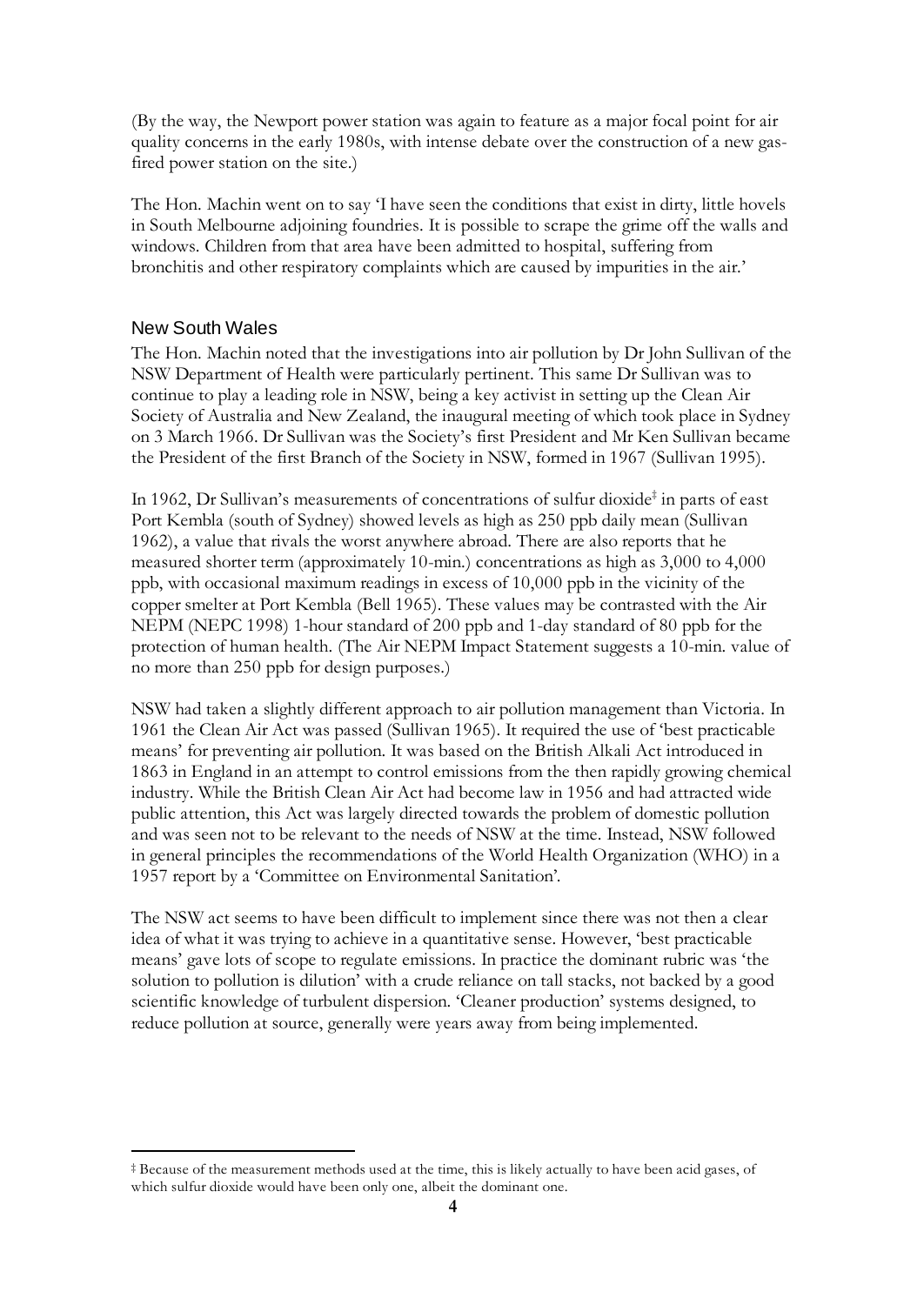## **Lessons from Abroad**

Events abroad in the middle of the Century had thrown the spotlight here onto air pollution. Deaths and severe acute illness were reported from disastrous episodes of high pollution concentrations in the Meuse Valley, Belgium in 1930 (60 deaths), Donora, Pennsylvania in 1948 (20 deaths), and London, England on 5–9 Dec. 1952 (approx 4,000 deaths) and to a much lesser extent in 1956. These provided stark evidence that ambient air pollution can seriously endanger public health. In each case, deaths occurred among people who had existing respiratory and/or cardiovascular disease. In London, many of the 4,000 deaths were caused by pneumonia in young children and old people. These were industrial pollution episodes, involving sulfur dioxide and particles from coal burning, and possibly heavy metal fumes in the case of Donora (Godish 1997; Davis 2000).

No wonder Australian legislators acted.

## **A New Threat: The Motor Vehicle**

A new problem observed in the 1950s was photochemical smog. This is characterised by poor visibility and high concentrations of ozone, the powerful respiratory irritant gas. Photochemical smog also contains a very complex mixture of other toxic species. Discovered in Los Angeles in the late 1940s and confirmed in 1966 to be occurring in Melbourne by CSIRO's Mr Ian Galbally (Select, 1970), this was a problem due to the motor vehicle.

At the time of the first measurements of photochemical smog in Australia, the Health Departments were hostile: their own (inadequate) measurements and (incorrect) predictions suggested that a smog problem *may* occur by the end of the Century! They were preoccupied with other pollutants and other health issues.

Dr J Goldsmith of WHO, Geneva, at the 1965 Clean Air Conference in Sydney (Goldsmith 1965) pointed to a growing international concern with motor vehicle emissions of carbon monoxide. He also noted that 'while they may not be a serious hazard for physical well-being, diesel emissions are a serious source of public objection' — he was right about the cause, but greatly underrated the serious public health consequences of emissions from both petrol and diesel motor vehicles.

## **The 1970s — The Beginning of Modern Measurement Methods**

The 1970s saw the growth of purpose legislation, policies and air pollution control and management. In Victoria the Environment Protection Act was introduced in 1970 and the EPA was established in 1971 to administer the Act. In NSW, the State Pollution Control Commission (SPCC) was established in May 1974 as a separate entity from the Health Commission. A licensing system for industry was the main tool for managing air quality. These developments brought with them the need for thorough monitoring programs.

Historically, the practice of air pollution management has been governed by what it was possible to measure, reliably and routinely. Prior to the 1970s the old British technology was the standard in Australia — Ringelmann charts for smoke opacity, lead dioxide candles for sulfation rate, dust-fall gauges for deposition, wet chemistry methods for the measurement of oxidants, and bubbler tubes for sulfur dioxide and nitrogen oxides (NOx).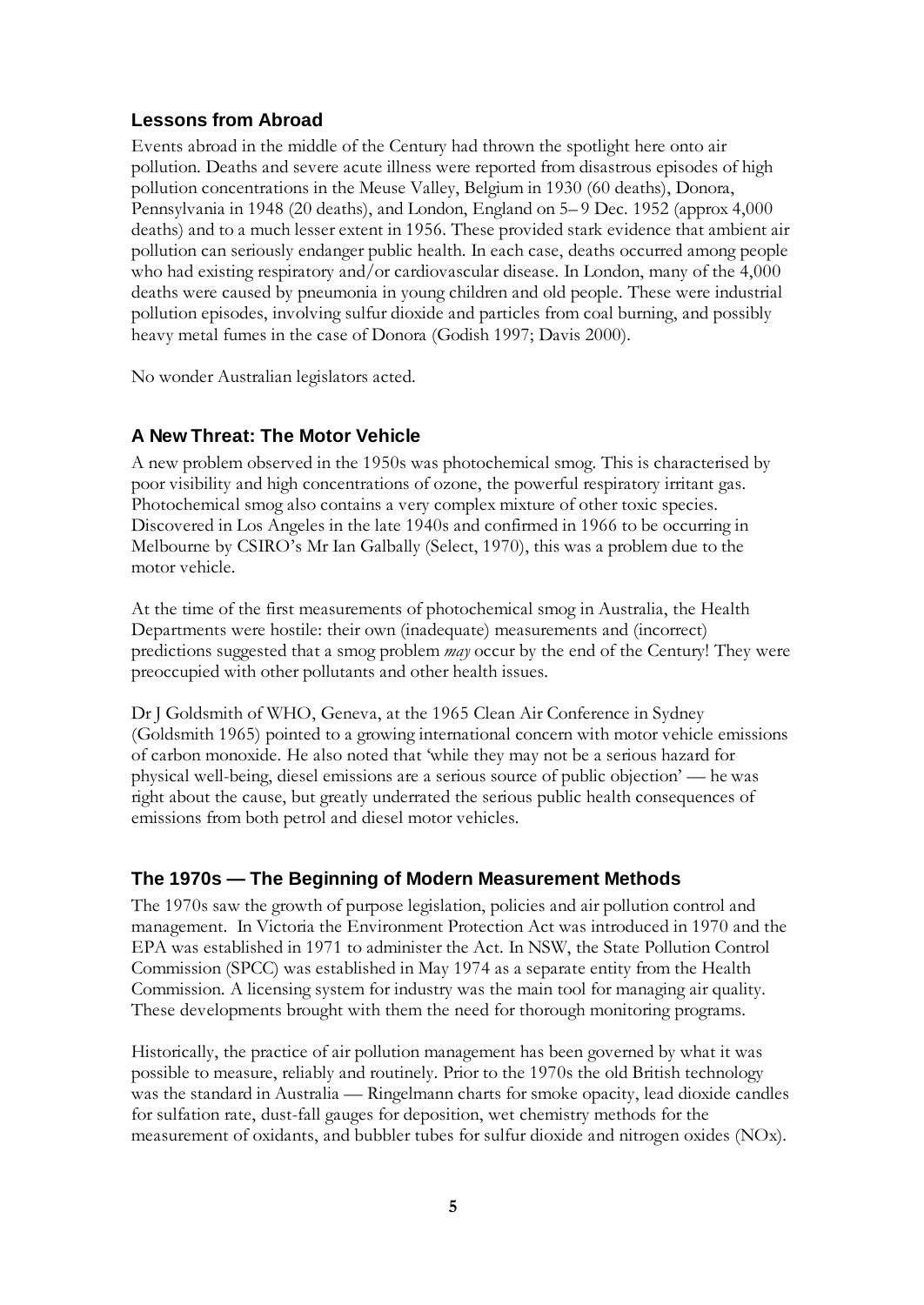Appropriate for the times, these routine monitoring techniques played a major part in overcoming the severe air pollution that was largely due to the unregulated burning of coal and high-sulfur fuel oil. However, they eventually proved totally inadequate in dealing with the growing problem of motor vehicle pollution.

For the measurement of the gaseous pollutants sulfur dioxide, nitrogen oxides and ozone, the major breakthrough came with the development of gas-phase measuring techniques in place of wet chemical methods. Spectroscopic methods for the routine measurement of small concentrations of carbon monoxide and organic compounds were also being developed for routine use; these and related laboratory methods have improved in sensitivity and ease of use ever since (*e.g.*, Manins 1993).

The new ability in the 1970s to measure carbon monoxide in Australia uncovered some problems. Readings as high as 30 ppm were measured in Sydney (*i.e.*, over three times the current Air NEPM standard). These and other measurements were usually short-term snapshots with mobile monitors to assess the pollution problems. The data justified the more extensive monitoring and studies that took place in the following decade.

It has been said that in the mid 1970s in Adelaide, Rundle Street was permanently closed and made into a mall, largely because of the concern about high readings of carbon monoxide there (Mr Alec Smith, personal communication).

## **"Clean Fuels" — Natural Gas in Australia**

While coal continues to be the principal energy source in eastern Australia, in the middle of the Century in South Australia and Western Australia imported heavy oil was the major source with concomitant air pollution due to high sulfur content.

Large gas reserves had been discovered at Moomba, and in 1966 the South Australian Gas Company and the Cooper Basin Producers signed the first contract in Australia for the supply of natural gas. The decision to use natural gas in the Torrens Island Power Station guaranteed the viability of the project, and gas was first supplied to Adelaide in November 1969. Smoke-stack industries were quick to change to natural gas; the change became a stampede during the oil crisis of 1973.

In Western Australia, large gas reserves were discovered in 1971 off the North West Shelf, but it wasn't until 1984 that the Kwinana Industrial Region south of Perth substantially switched over to natural gas. This ended what was until then a serious ambient sulfur dioxide pollution concern (Paparo *et al.* 1982; Rayner 1993).

By April 1969 natural gas was also being reticulated into the Victorian market from the fields that had been discovered four years earlier in Bass Strait. However, the low cost of electricity generated from the extensive Latrobe Valley brown coal deposits meant that the switch to natural gas from town gas led to only a small change in overall energy use, and hence air pollution, in Victoria.

#### **The Australian Air Pollution Equipment Industry**

The 1970s, modern measurement methods, and the establishment of specialist supply companies, went hand in hand. One of the few survivors from that decade is Ecotech Pty Ltd. Founded in 1972 by Mr Robert dal Sasso, Ecotech began by building data loggers and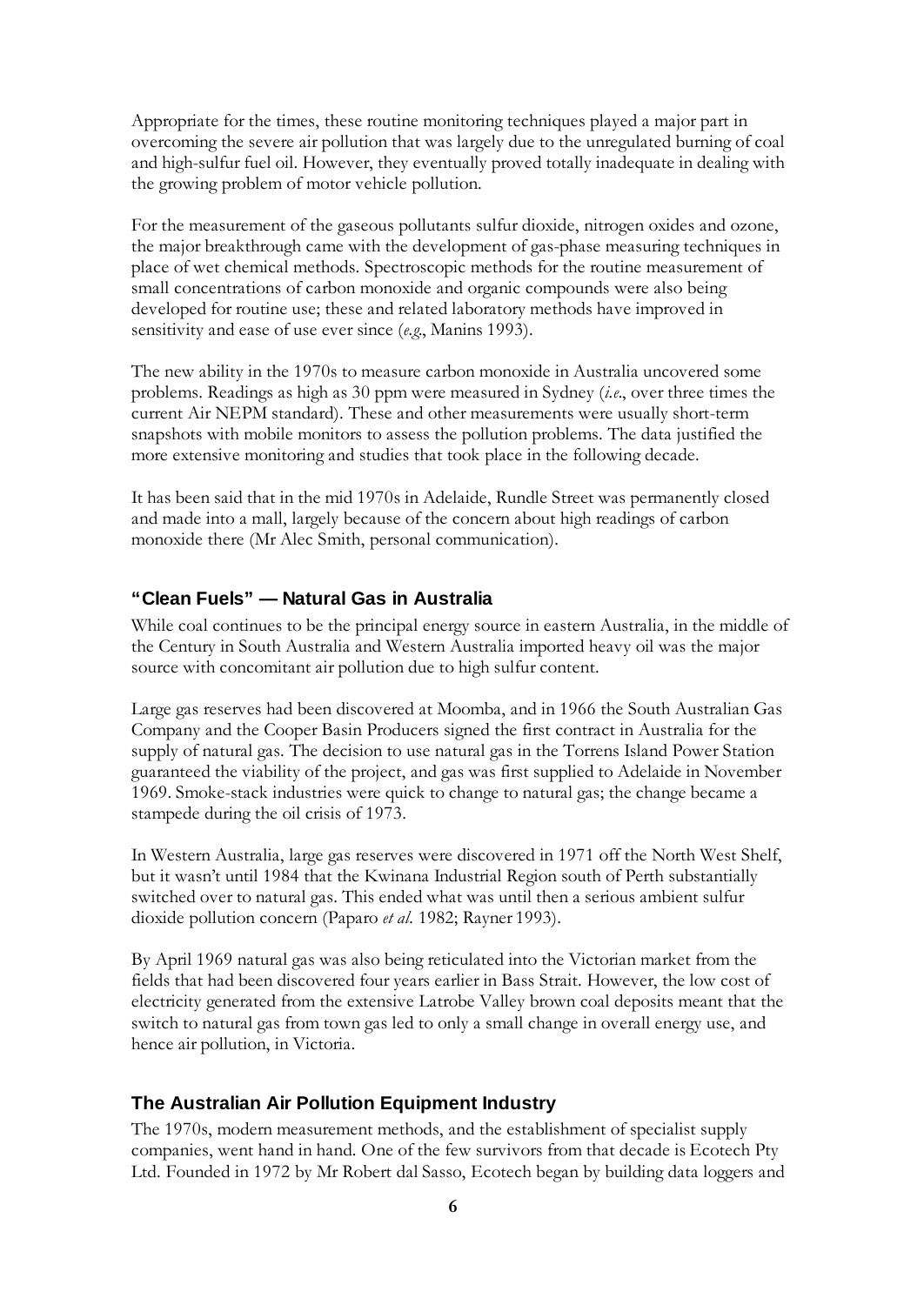importing monitoring equipment from the USA. The equipment was hard to service and quickly broke down due to the company's failure to realise that 50 Hz power was not the same as the USA's 60 Hz power! The first of these modern analysers was built around 1965 in the USA, so Australia was not far behind in adopting them. However, staff in CSIRO and in the NSW Health Commission early on were building advanced research instruments.

The first exports of Australian air pollution equipment were also by Ecotech. In 1989 they supplied 10 high-volume particle samplers and six monitoring stations to measure sulfur dioxide and nitrogen oxides to India. Following many other exports successes, and in a major vote of confidence in Australian technology and quality, Ecotech was commissioned by Monitor Labs in 1999 to manufacture a range of its most complex air pollution monitoring instruments for local and export use.

Another survivor of that period is Dr Ian Bourne and his world-leading Doppler acoustic sounders. The sounders measure wind velocity and turbulence up to 1,000 m above the ground — newer variants also employ radio waves to determine the temperature profile. Dr Bourne sold his first sounder in 1973, built at the RAAF Academy Physics School, Melbourne University. I had direct experience with one during the Latrobe Valley Airshed Study. It is still in use at Thoms Bridge near Yallourn. For the past five years, his designs have been marketed by Atmospheric Research Pty. Ltd., Canberra (ARPL 1998).

#### **The 1969 Senate Select Committee on Air Pollution**

This Committee (Select 1970) took evidence of the high pollution levels in industrial parts of Australia, the discovery by CSIRO of photochemical smog in Australia, and the dominant role that the motor vehicle was by then playing in urban air pollution.

They noted alternative approaches to air quality standards:

- (i) Standards that are based on what pollutant levels can be tolerated without harmful effect. Such standards had been prescribed by the WHO and by the National Health and Medical Research Council. This approach had been incorporated into the 1970 Environment Protection Act in Victoria: its 1981 Air Policy brought in the concept of 'beneficial use' of the environment.
- (ii) Standards that are based on maximum allowable emissions of pollutants from particular sources, which it is expected will ensure acceptable ground level concentrations. The approach was the core of the 'best practicable means' approach of NSW and other States from 1961 until the 1990s.

The Committee recommended the former as the preferred approach, but recognised that, in the absence of clear health data, the second was certainly the simpler and probably the safer approach to the problem.

In practice, in Victoria, though the concept of 'beneficial use' was well entrenched, and though it helped clarify *when* and *why* controls were necessary, the *means* of control were not well defined and tended to follow NSW in employing 'best practicable means'.

The Committee recommended the formation of a Commonwealth-State Bureau of Air Pollution with functions including the establishment of uniform standards for the measurement of pollutants and the recording of data. It took until 1998 for uniform standards to be achieved (NEPC 1998); there is as yet no Bureau of Air Pollution.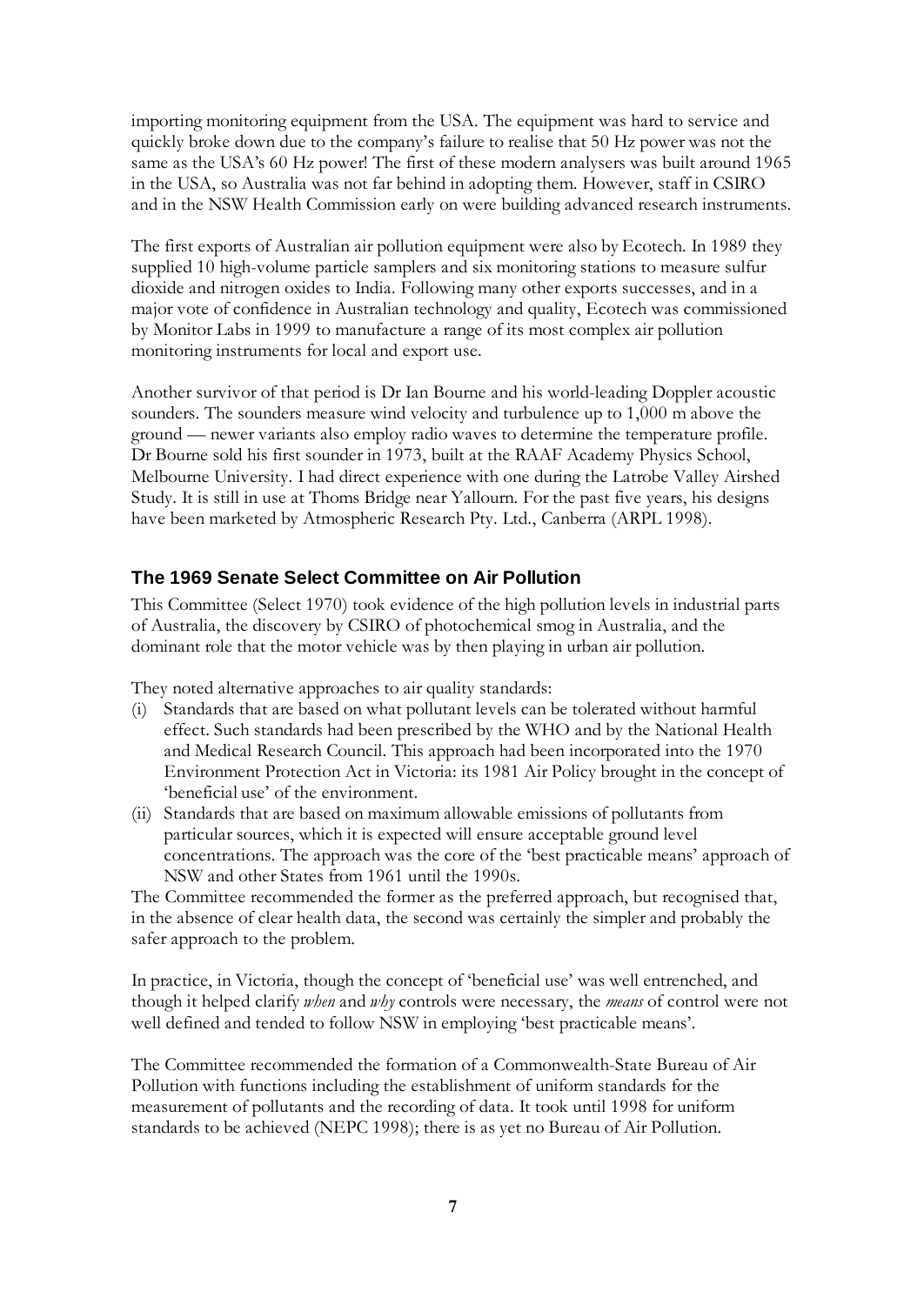The Committee recommended that CSIRO establish an Air Pollution Division to undertake basic research into air pollution problems of particular relevance to Australia and to execute investigations recommended by the Bureau of Air Pollution. This has not been done explicitly, though a significant amount of work is carried out by two CSIRO Divisions: Atmospheric Research in Melbourne and Energy Technology in Sydney.

The Committee also recommended that the Bureau of Meteorology should run a national network of monitoring stations to gather the required meteorological data to relate meteorological processes to air pollution, the continuous measurement of air pollutants, and eventually the setting up of a predictive service for the warning of potential air pollution hazards. Although the measurement aspects continue to be in the hands of the State Agencies, the important NEPM Peer Review Committee is currently chaired by a Bureau chief scientist, Dr Michael Manton. As for a predictive service for the warning of air pollution events, the States do issue alerts in major urban areas. It has taken 30 years, however, to realise a detailed response: a predictive system has now been developed by the Bureau of Meteorology, CSIRO and EPAs in collaboration, and is being demonstrated through the period of the 2000 Olympics — the Australian Air Quality Forecasting System mentioned in the opening of this report.

#### **Motor Vehicle Emissions Controls**

The Senate inquiry into air pollution in 1969 struggled to identify a role for the Federal Government. Even vehicle emission controls, a federal issue through Australian design rules (ADRs), occurred only because of strong pressure from NSW by Mr Peter Murphy, with support from Victoria and Mr Paul LeRoy.

The first design rule to cover vehicle emissions was introduced in 1973 and dealt with crankcase ventilation. Then, in 1976, ADR27 tackled tailpipe emissions by exhaust gas recirculation and other means — but until 1986 ADRs were not enforced, and the technology was implemented poorly, leading to much abuse and tampering by vehicle owners and operators.

In tackling motor vehicle emissions, there were some real tensions between the oil industry and the motor vehicle industry. The latter were keen on catalysts to control carbon monoxide and the precursors to ozone. There would be the incidental benefit of reducing lead emissions. In Victoria, the issue of lead in air was greatly alleviated by reducing lead in petrol to 0.35 g/L while in other States levels were as high as 0.8 g/L in the early 1980s. The introduction in June 1985 of exhaust catalysts on all new petrol vehicles put the issue to rest. From 1 January 2002, no leaded petrol will be available in Australia (EPG 2000).

Though slow to act on vehicle pollution and then by introduction of mundane standards, Australia got the conversion to unleaded petrol right. The low Research Octane Number (RON) of 90–93 was good for Australian refineries and good for the environment by ensuring that excessive levels of aromatics (benzene and similar) were not needed to give a higher RON. This was in contrast to Europe, which only later introduced unleaded petrol and this with a higher RON of approximately 98. So, in Australia, each of urban carbon monoxide, airborne lead, petrol vapours and to some extent nitrogen oxides were being controlled, and levels of aromatic compounds were not much exacerbated. We also got it right in the pricing — unleaded fuel was required to be sold at a lower price than leaded petrol. This has been reinforced in recent years with a surtax on leaded petrol. Again, this was at first not the case in Europe and greatly slowed the adoption of unleaded fuel.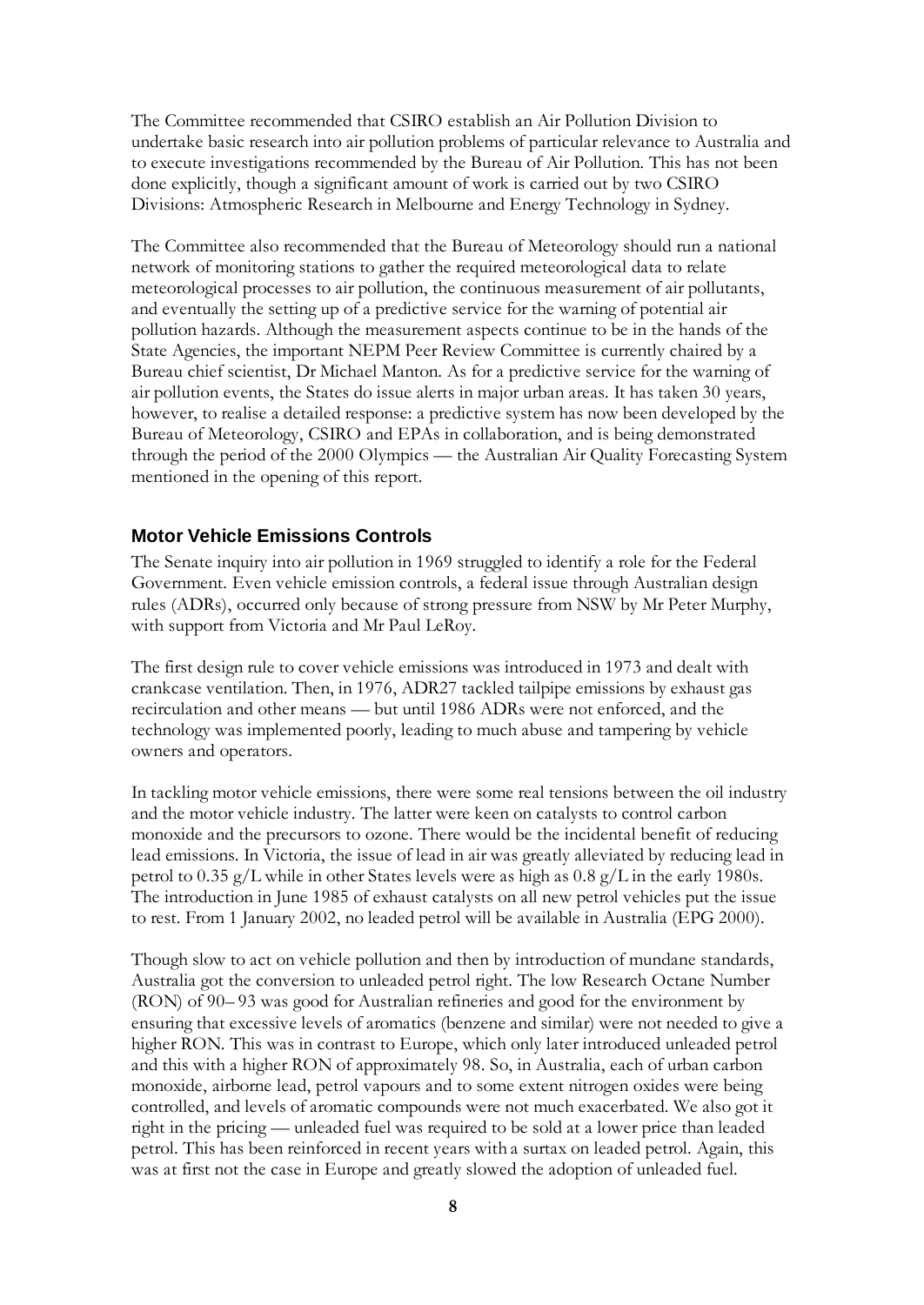With the introduction of ADR37/01 in 1997 and soon the Euro3 standards (DOT 1999), Australian motor vehicles emissions standards are at last becoming rigorous. Australia also is demonstrating its capability to provide the technology to meet the challenge: the hybrid electric vehicles mentioned in the opening of this report.

#### **The 1980s — Major Air Pollution Studies in Australia**

Various studies across Australia, mostly undertaken in the 1980s, played a large part in the development of air quality management policy. I discuss only a selection here.

Study of ozone formation in Sydney began in 1971, following observations of significant levels of photochemical smog (SPCC 1979). Ongoing work was co-ordinated into the multi-disciplinary Sydney Oxidant Study (SOS), which ran from 1975 to 1980 with Mr Len Ferrari a key driver. It was a first in Australia, identifying the balance between nitrogen oxides and VOCs (volatile organic compounds). Measurement platforms included aircraft and balloons, supplemented by modelling. The result provided evidence to support control technologies on industry, and ultimately support for the most profound changes of all: the introduction of unleaded petrol and catalytic converters on motor vehicles. At the time, only VOC controls were possible. There was no technology to control nitrogen oxide emissions: three-way catalysts were to come later. Water-based paints and covered storage tanks were other outcomes.

The composition and occurrence of particulate haze in the Sydney Basin was the subject of the overlapping Sydney Brown Haze Study (1978–1982: Williams 1983), jointly performed by CSIRO and Macquarie University. It found that haze was widespread in the Sydney region and identified the important sources of winter visibility degradation as (Milne *et al.* 1983) incineration (45%), motor vehicles (36%), and sea salt (7%). An outcome that made a very large improvement in local air quality was the banning of back-yard incinerators across Sydney by councils in the mid 1980s. This study was followed by the comprehensive ANSTO Aerosol Sampling Program which monitored fine particles over four years from July 1991 at up to 24 sites across eastern NSW (Cohen *et al*. 1993). In particular, the strong reduction of lead in air in Sydney was well documented (Cohen 1996).

The next major occurrence was in 1990. CSIRO's Mr Graeme Johnson (the inventor of the unique smog monitor Airtrak: Johnson 1984; Johnson & Quigley 1989) and Macquarie University's Dr Robert Hyde were commissioned by NSW Department of Planning, SPCC and Commonwealth Aviation Division to do a Pilot Study of plans for land development in the southwestern Sydney basin (Hyde and Johnson 1990). Whereas air pollution had been falling in the eastern suburbs, they drew attention to the fact that air pollution was increasing in the west. The explanation lay in the very success in the east: VOC control strategies had led to a slowing down of the development of photochemical smog during the day so that it reached a maximum later on, at about the time the sea-breeze borne morning air mass reached Campbelltown in the southern part of the Sydney basin, and beyond.

Much resulted from this study. It came at a sensitive time for the NSW Government and created a major pressure for the inception of the three year Metropolitan Air Quality Study (MAQS) in 1992. The monitoring aspects continue today. MAQS has provided the core science base ( *e.g.*, Hyde *et al.* 1997) for the development of air management policy in NSW over the past eight years (EPA 1996), particularly that which is focussed on smog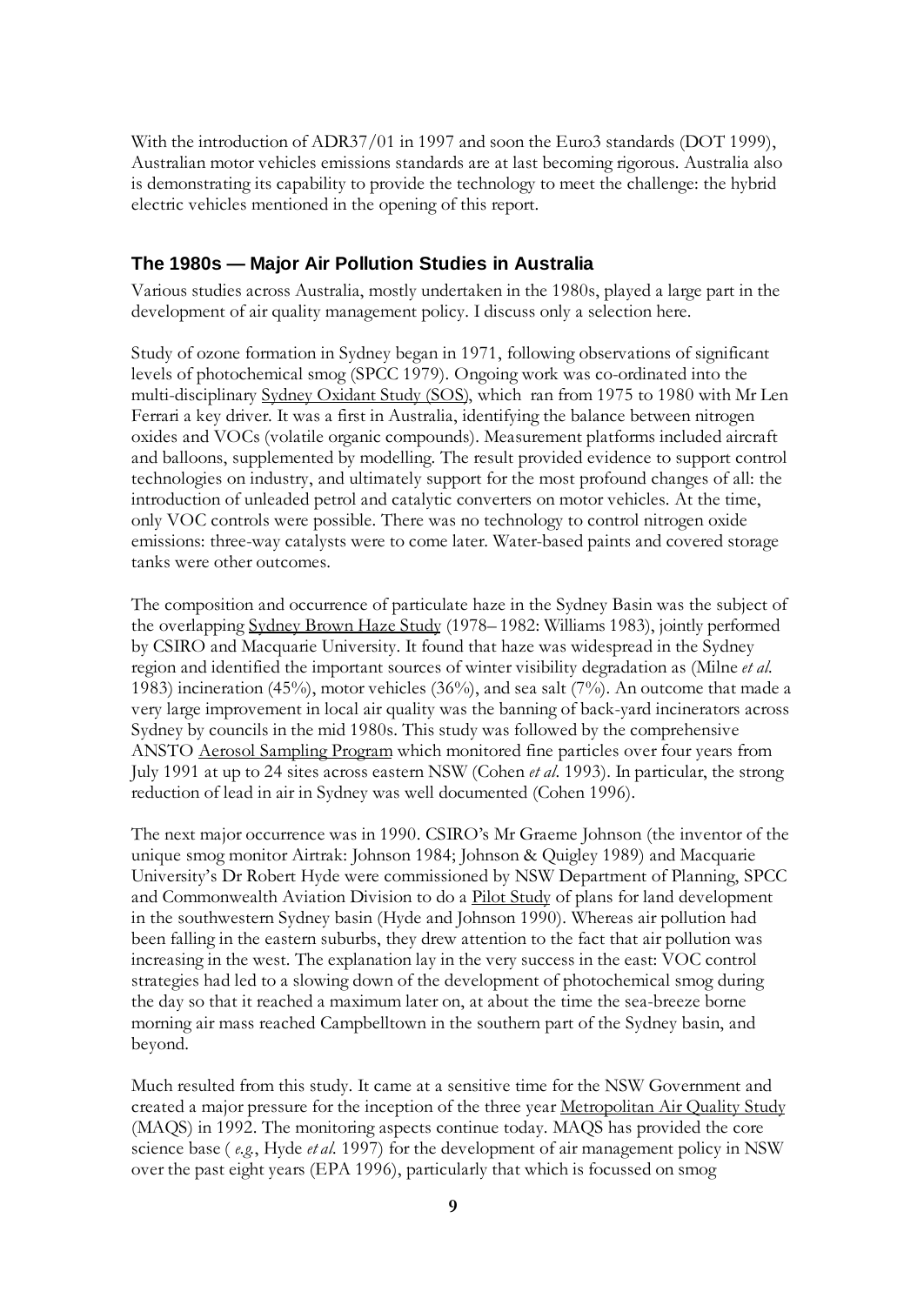management. And it led to a substantial curtailment of land development in the southwestern suburbs of Sydney.

Also in this period in Victoria, the Melbourne Haze Study (1980–82), the big Latrobe Valley Airshed Study (1977–1988: Manins 1986, 1988) and the Melbourne Airshed Study (1982–85: *e.g.*, MAS 1985) all took place with EPA Victoria in the lead. The studies were instrumental in crystallising the realisation that an airshed had to be treated as a whole. Management of air quality needed to recognise that pollutants build up because of adverse regional weather conditions, and can recirculate, perhaps transformed by photochemical reactions in the atmosphere. The computer modelling tools able to inform and make good use of these findings were not available until the late 1980s in Australia, and then in large part as a result of the Latrobe Valley Airshed Study and the other Melbourne studies. They were a central component of the plan for MAQS in NSW.

With its genesis in the Latrobe Valley Study, one modelling system in particular was greatly advanced under the patronage of the Electricity Commission of New South Wales in investigations of pollutant circulations in the Hunter Valley and Central Coast of NSW (Physick *et al.* 1992). This was the leading-edge Lagrangian Atmospheric Dispersion Model (LADM: see Physick 1993).

The Bureau of Meteorology conducted the Albury-Wodonga Study (Moriarty 1985) in the early 1980s to provide meteorology and air quality data for the planners of that designated growth region. Queensland researchers spent a lot of time in the 1970s and 1980s developing an understanding of the weather's control of air pollution in Brisbane, and in 1994 using the CSIRO modelling expertise, redesigned and expanded pollution monitoring around Brisbane and Gladstone to address photochemical smog (see Physick *et al*. 1994). Also in the 1980s, studies for Queensland Electricity Generating Board of the Callide (in 1981–83), Gladstone (in 1979–82), Stanwell (in 1981–83) and Tarong (in 1978–80) power station plumes were made, as well as extensive studies of Mt Isa smelter operations. Most of these included CSIRO aircraft plume tracking methods developed by Mr David Williams and Dr John Carras. In particular, in the Mt Isa study, the plume was identified and tracked for over 1,800 km downwind (Carras and Williams 1988)!

Drawing on the Victorian and MAQS experiences, Western Australia undertook the Perth Photochemical Smog Study (Rayner *et al*. 1996) and the Perth Haze Study (DEP 1996) in the early 1990s to inform management of vehicle controls, hazard reduction burning and backyard burning. These studies followed the important pioneering 1977–1982 Kwinana Air Modelling Study (Paparo *et al*. 1982), an investigation that defined the capacity of that airshed to cope with sulfur dioxide emissions from the approximately 40 stacks in the region. The Kwinana study has been revisited several times, including during a major CSIRO campaign in 1995 (Sawford *et al*. 1996; Luhar *et al*. 1996). The licensing of emissions to air in Kwinana relies on a unique model-based assessment of available capacity devised by Dr Ken Rayner (Rayner 1993) and refined with information from the above studies.

Also resulting from the experience of MAQS, the Department of Health in South Australia greatly expanded its air pollution monitoring network in the mid 1990s, guided by LADM simulations (Physick *et al*. 1996), to allow surveillance of smog events around Adelaide.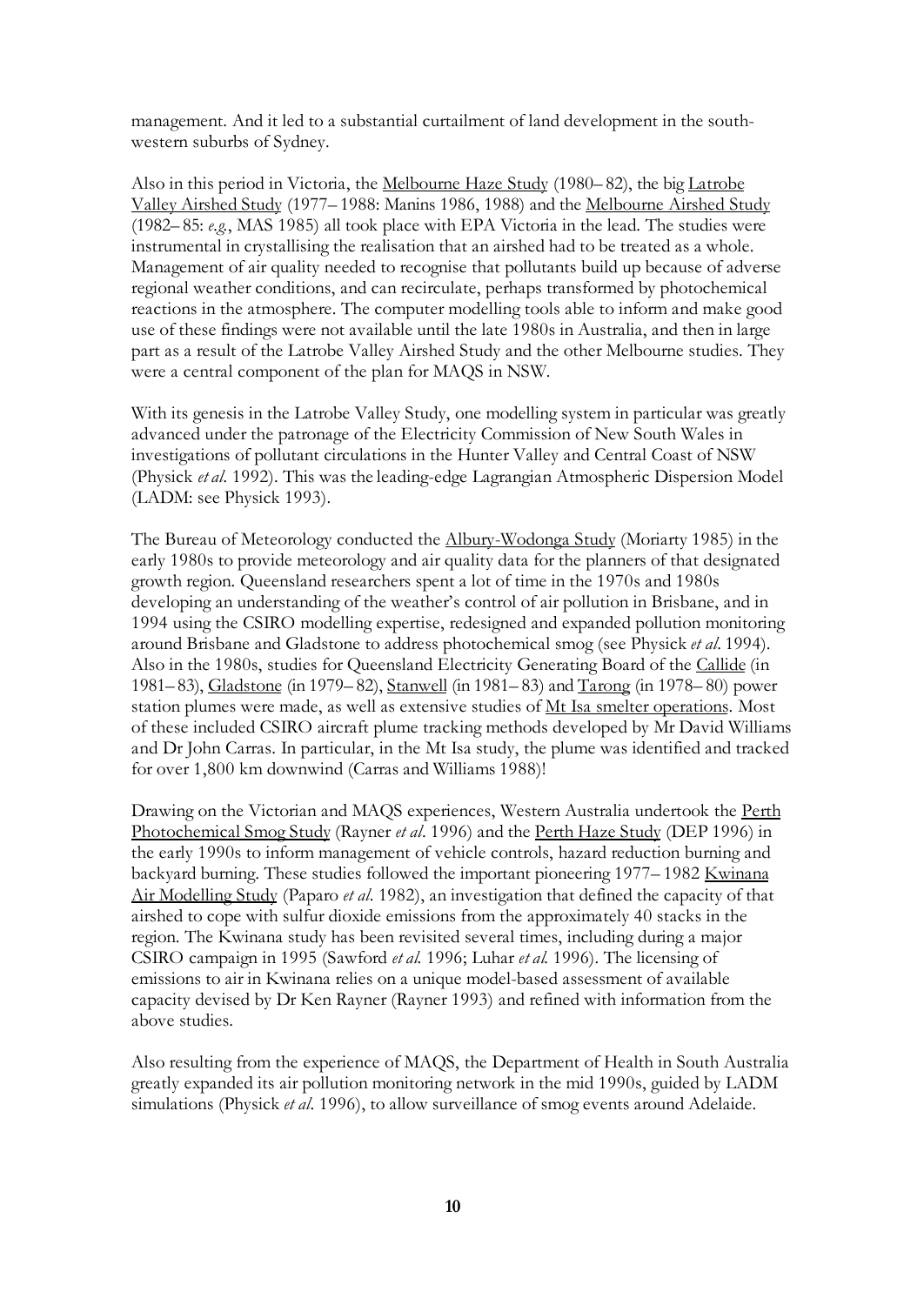# **The late 1990s**

It would be easy to spend a lot of time here discussing developments in the past few years because there have been many. However, I will just touch on those that appear to be of national significance.

## Australia State of the Environment – December 1996

The first national State of the Environment Report (SoE 1996) covered a wide range of issues, including the atmosphere. The Report has been influential in identifying problems and successes in environmental management across Australia. It has set the benchmark for State reporting. National reporting became law in 1999 with the passing of the Environment Protection and Biodiversity Conservation Act (EPBC 1999). Required every five years, the next one is due in 2001.

# Inquiry into Urban Air Pollution in Australia – October 1997

Led by Dr Alan Reid, the Inquiry was commissioned by the Federal Government (ATSE 1997). Its main recommendations were:

- Adopt 'integrated planning systems which predict conditions leading to high urban air pollution and provide that deliberate burns for hazard reduction are avoided in such periods.'
- Take up without delay European emission standards for vehicles, set for the in-service life of the vehicles and backed by effective inspection and maintenance programs in the major urban airsheds. Focus attention on diesel vehicles, and facilitate the use of CNG and LPG as transport fuels.
- Reduce the need for vehicle travel by better urban planning and investigate tolling road usage according to traffic congestion.
- Move away from a current policy trend that encourages the location of NOx-emitting gas turbines in urban airsheds.
- Adopt and tighten Australian Standards for emissions from domestic wood burning. And ban backyard burning where it is a problem and still permitted.

# The Air NEPM – June 1998

The ATSE Inquiry reinforced the work of the National Environment Protection Council and its development of air quality standards that incorporate harmonised methods of monitoring and reporting (NEPC 1998). The result is that now, for the first time, Australia has air pollution standards that apply across the nation. The consequences are still being worked through, but one will be consistent air quality monitoring across Australia.

## The National Pollutant Inventory – 1998

Actually the first National Environment Protection Measure to be ratified (NPI 1998), the National Pollutant Inventory is expected to demonstrate trends in the emissions to air and water of 36 substances (expanding to 90 substances by July 2002), and to highlight areas where data gaps currently exist.

# Natural Heritage Trust, Clear the Air Component – 1998–2002

Amongst other things, the NHT (2000) is providing funding for

- Development of the Australian Air Quality Forecasting System;
- Ongoing support for SmogBusters, a community-based campaign to reduce vehicle usage and promote alternatives;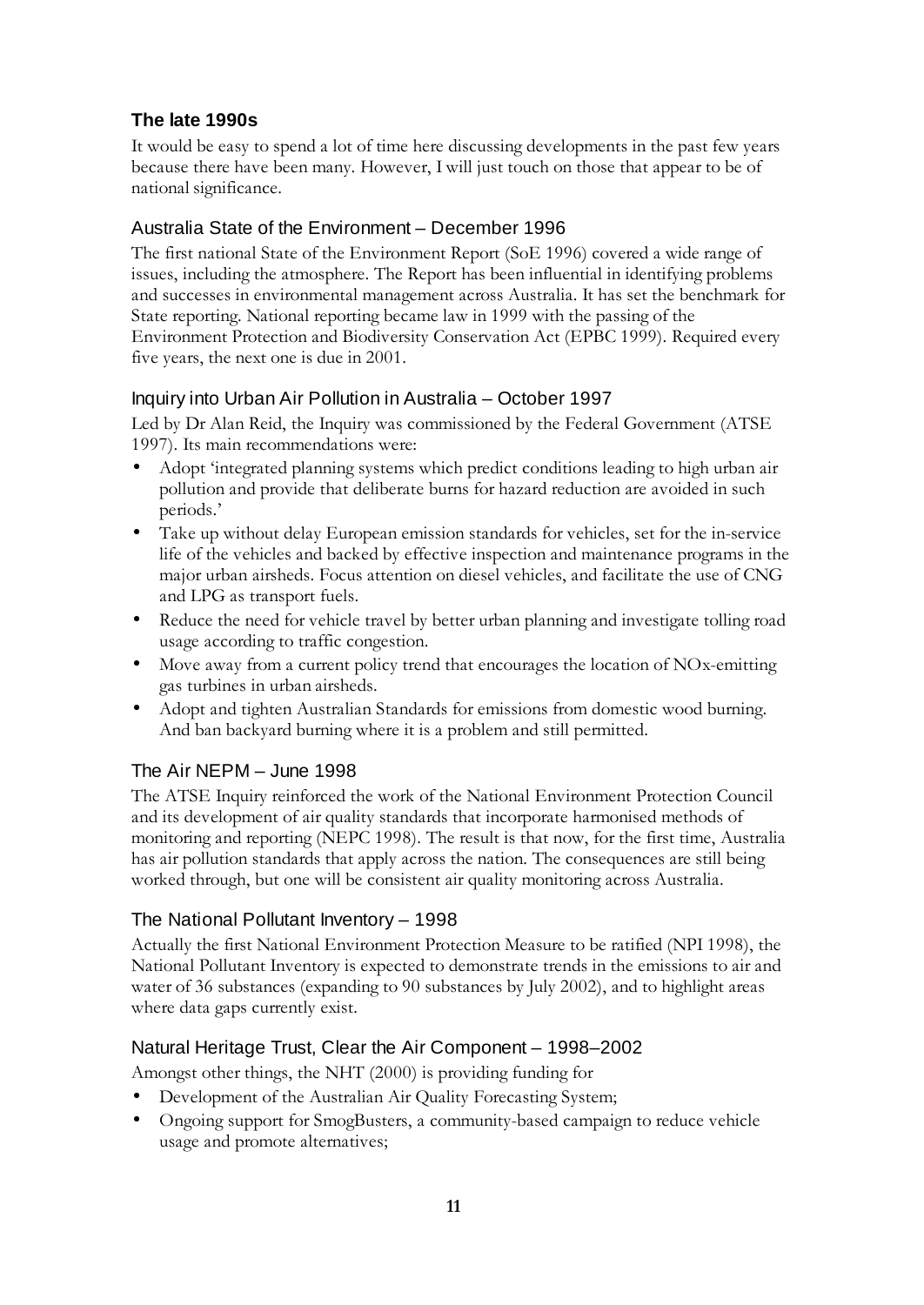- Funding to take the schools-based AirWatch national from its origin in Western Australia;
- Development of retrofit emissions standards, a Diesel NEPM, and strategies for new fuels for transport;
- New emphasis on indoor air pollution and air toxics including fine particles.

## **Pressing Issues**

## Indoor air pollution

The Australian Statistician indicates that on average 95% of our time is spent indoors (ABS 1996). Thus indoors (including in-vehicle) is the most important potential exposure environment. Issues include: ingress of ambient pollutants; the opposite problem of sick building syndrome due to lack of ventilation; outgasing from construction and furnishing materials; use of unflued gas cooking appliances and unvented space heaters; wood-burning heating appliances; chemical cleaners and insecticides; and tobacco smoke from parental smoking as a major risk factor for asthma in children. CSIRO and some EPAs are increasing attention to these problems: the first issue is simply to characterise the situation since so little is presently known, even with the crusading work of people such as Mr Len Ferrari (Ferrari *et al*. 1988) and Mr Steve Brown (*e.g*., Brown 1997).

#### Asthma

Although the death rate from asthma in Australia is decreasing due to improved diagnosis and treatment, there is evidence of increasing prevalence and severity. Asthma affects more than two million Australians: one in ten adults, one in seven teenagers and one in four children. As already noted, at least for children, air pollution is an implicated causative factor. As buildings become less well ventilated to conserve energy, it is important that indoor air pollution is better controlled.

#### Air toxics

These include a range of carcinogens, acute toxicants, reproductive, mutagenic, immunotoxic and neurotoxic compounds. Implicated are fine particles, benzopyrenes, benzene, chlorinated organics, dioxins, aromatic amines, arsenic, chromium, nickel, and many other individual compounds. Several of these are indoor pollutants. Concentrations are generally uncertain in urban areas and require determination. Farm chemicals also are a potential concern that deserves more attention. A review of studies (EPA 1999) and a first State of Knowledge Report (EA 2000) have been prepared.

## Particles

One of the present mysteries is the widely observed relationship that an extra 1% deaths occur for every 10  $\mu$ g m<sup>-3</sup> increase in ambient concentrations of particles less than 10  $\mu$ m aerodynamic diameter (*e.g.*, NEPC 1998), even though there is no clear mechanism. Since indoor levels are generally well correlated with ambient levels (*e.g.,* Mage *et al*. 1999), this relationship expresses the total exposure of people to particles, whatever their composition. This issue is inseparable from air toxics and other issues mentioned here.

## Highly polluting vehicles

Recognised also as a problem in many developed countries (UNEP 2000), older passenger vehicles that are poorly maintained, including many light and not-so-light commercial vehicles, are a particular urban pollution problem. The average fleet age in Australia is over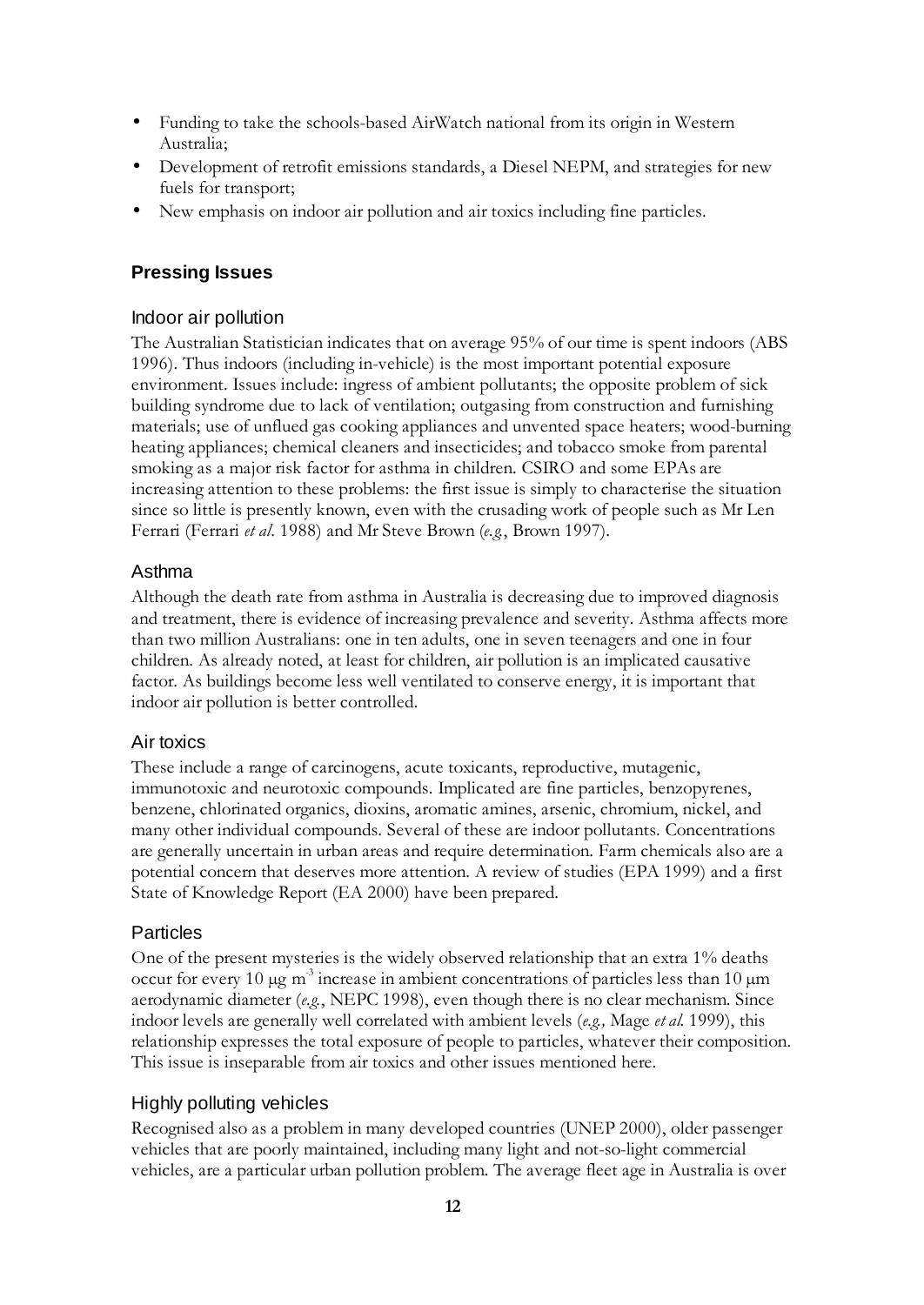10 years; older cars tend to have generally higher fuel consumption and higher emissions of VOCs and NOx (FORS 1996). Deterioration is such that, after eight to ten years, emission levels for vehicles fitted with catalytic converters are on average similar to well maintained non-catalyst vehicles. However, studies have found that between 50 and 80 per cent of VOCs come from about 20 per cent of the fleet and that high pollution emitters tend to be distributed throughout the fleet: approximately 20 per cent of 1- to 2-year old cars have been found to be high emitters (reviewed in BTCE 1996). These observations underpin the ATSE (1997) recommendation for effective inspection and maintenance programs in the major urban airsheds, a recommendation echoed in UNEP (2000).

#### **Summary and Discussion**

Air pollution in the early years of the Century was mostly characterised by the smoke and grime from wood- and coal-combustion and metal-processing chimney fumes, along with a liberal dosing of noxious odours from rendering, printing and food processing plant. Later years can be more distinctly categorised:

- The 1940s and 1950s were the decades of smoke-stack industries where production was paramount.
- The 1960s saw heightened public awareness of, and concern for, the environment and air quality. The motor vehicle in Australia was still a little-recognised pollution problem: carbon monoxide and photochemical smog levels were growing.
- The 1970s was the age of environmental legislation and the beginning of modern measurement methods, though the paucity of modelling tools meant that full use of the results could not be made.
- The 1980s was the decade of major industrial and urban air pollution investigations, and the beginning of the end of motor vehicle pollution with the introduction of exhaust catalysts, at least on new petrol-fuelled vehicles.
- The 1990s saw growth in an emphasis on cleaner production methods, better air quality modelling tools and management, and a switch in focus to more intractable pollution problems. The airshed was often now treated as an entity. Substantial improvement in air quality in urban and rural areas has been achieved throughout the era, and this is evident from Inquiries and State of the Environment Reports. Nevertheless the Australian community continues to rate air quality as the number one environmental concern, probably because dirty air is often so visible or smelly.

There is every reason to be optimistic about the future. However in urban Australia there is still much that needs to be done, and done now. Motor vehicle congestion is growing rapidly in those cities that are not already close to saturation and an increasing fraction of that traffic is light commercial, usually diesel, vehicles. Must we wait until 2006 or later for Euro4 emission standards to control dangerous particle emissions from diesels, and then only on *new* vehicles? Fiddling with the fuel composition to reduce emissions by a few percent is one action, but it is a poor substitute for a well designed inspection and maintenance program, as recommended by international experience and by the recent Urban Air Pollution Inquiry.

#### **Acknowledgments**

I wish to thank Alec Smith, Jack O'Heare and Robert dal Sasso for their anecdotes, and to several other colleagues who tried to help me improve this document.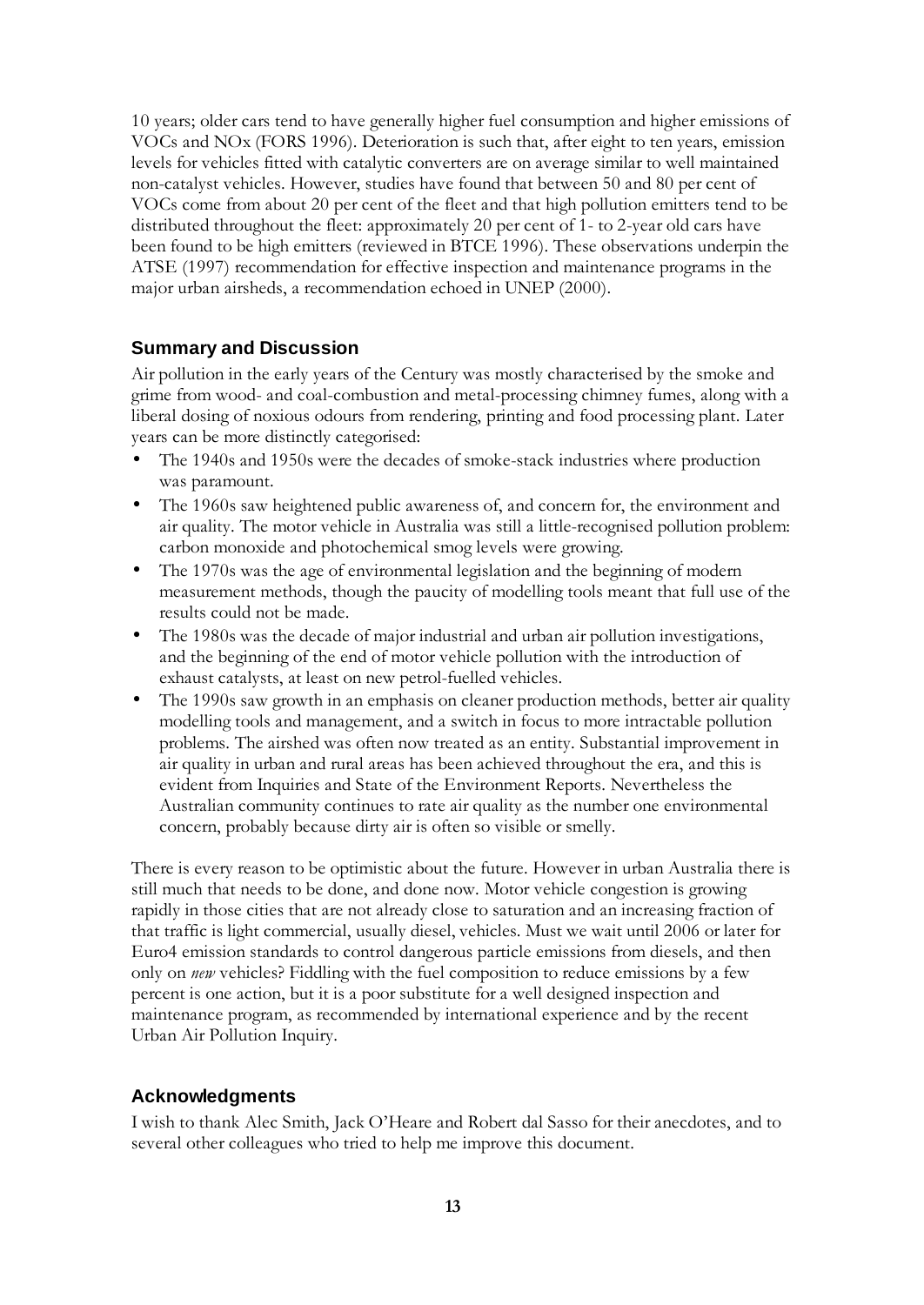#### **References**

- ABS (1996). *Australians and the Environment*. Australian Bureau of Statistics. Cat 4601.0. Canberra: Australian Government Publishing Service.
- ABS (1997). *Environmental Issues: People's Views and Practices*. Australian Bureau of Statistics. Cat 4602.0. Canberra: Australian Government Publishing Service.
- AGO (1999). Greenhouse Challenge, Australian Greenhouse Office, Canberra. See: http://www.greenhouse.gov.au/challenge/
- AHURI (1997). *Re-Shaping Cities for a More Sustainable Future Exploring the Link Between Urban Form, Air Quality, Energy and Greenhouse Gas Emissions*, P.W. Newton (Editor). Australian Housing and Urban Research Institute, Research Monograph No.6, available from AHURI Level 7, 20 Queen Street, Melbourne, Vic 3000.
- AMS (1968). *Glossary of Terms Frequently Used in Air Pollution*. Boston: American Meteorological Society. 34 pp.
- ARPL (1998). Atmospheric Research Pty Ltd Australian atmospheric profilers. See: http://www.a-research.com.au/
- ATSE (1997). *Urban Air Pollution in Australia*. An inquiry by the Australian Academy of Technological Sciences and Engineering for the Commonwealth Minister for the Environment, available from ATSE, PO Box 355 Carlton South, Vic 3053. See: http://www.environment.gov.au/epg/pubs/urban\_air.html
- Bell A. (1965). Air pollution by metallurgical industries at Port Kembla medical considerations. *Proc. Australasian Clean Air Conference*, 17–20 August 1965, Sydney: New South Wales University Press. Vol 1. Paper 1.3, 22 pp.
- Brown, S.K. (1997). Indoor Air Quality, Australia: State of the Environment Technical Paper Series (Atmosphere), Dept of Environment, Sport & Territories, Canberra. See: http://www.environment.gov.au/soe/techpapers/12indora.pdf
- BTCE (1996). Transport and Greenhouse. Costs and options for reducing emissions. Bureau of Transport and Communications Economics. Report 94. Canberra: Australian Government Publishing Service.
- Carras, J.N. and Williams, D.J. (1988). Measurements of relative  $\sigma$ <sub>y</sub> up to 1800 km from a single source. *Atmos. Environ.*, **22**, 6. p.1061–1069.
- Cock, W.H. (1965). Air pollution control legislation in Victoria. *Proc. Australasian Clean Air Conference*, 17–20 August 1965, Sydney: New South Wales University Press, **2**, Paper 3.3, 10 pp.
- Cohen, D. (1996). Have fine particle lead concentrations fallen in Sydney during the last 4 years? In: *Proc. 13th International Clean Air and Environment Conference*, Adelaide, A. Smith (editor). Eastwood, N.S.W.: Clean Air Society of Australia and New Zealand. p.238– 243.
- Cohen, D.D., Martin, J.W., Bailey, G.M., Crisp, P.T., Bryant, E., Rothwell, R., Banks, J. and Hyde, R. (1993). The determination of fine particle sulfur levels in the Wollongong, Newcastle and Sydney areas. *Clean Air* (*Aust.*), **27**, p.63–71.
- Cope, M. E., Manins, P. C., Hess, G. D., Mills, G. A., Puri, K., Dewundege, P., Tilly, K., and Johnson, M. (1998). Development and application of a numerical air quality forecasting system. In: *Proc. 14th International Clean Air and Environment Conference*, Melbourne. Mitcham, Vic.: Clean Air Society of Australia and New Zealand. p.353–358.
- Cope, M. E., Hess, G. D., Lee, S., Azzi, M., Carras, J. N., Wong, N., and Young, M. A. (1999). Development of the Australian Air Quality Forecasting System: current status [electronic publication]. In: *Proc. 15th International Congress of Biometeorology & International*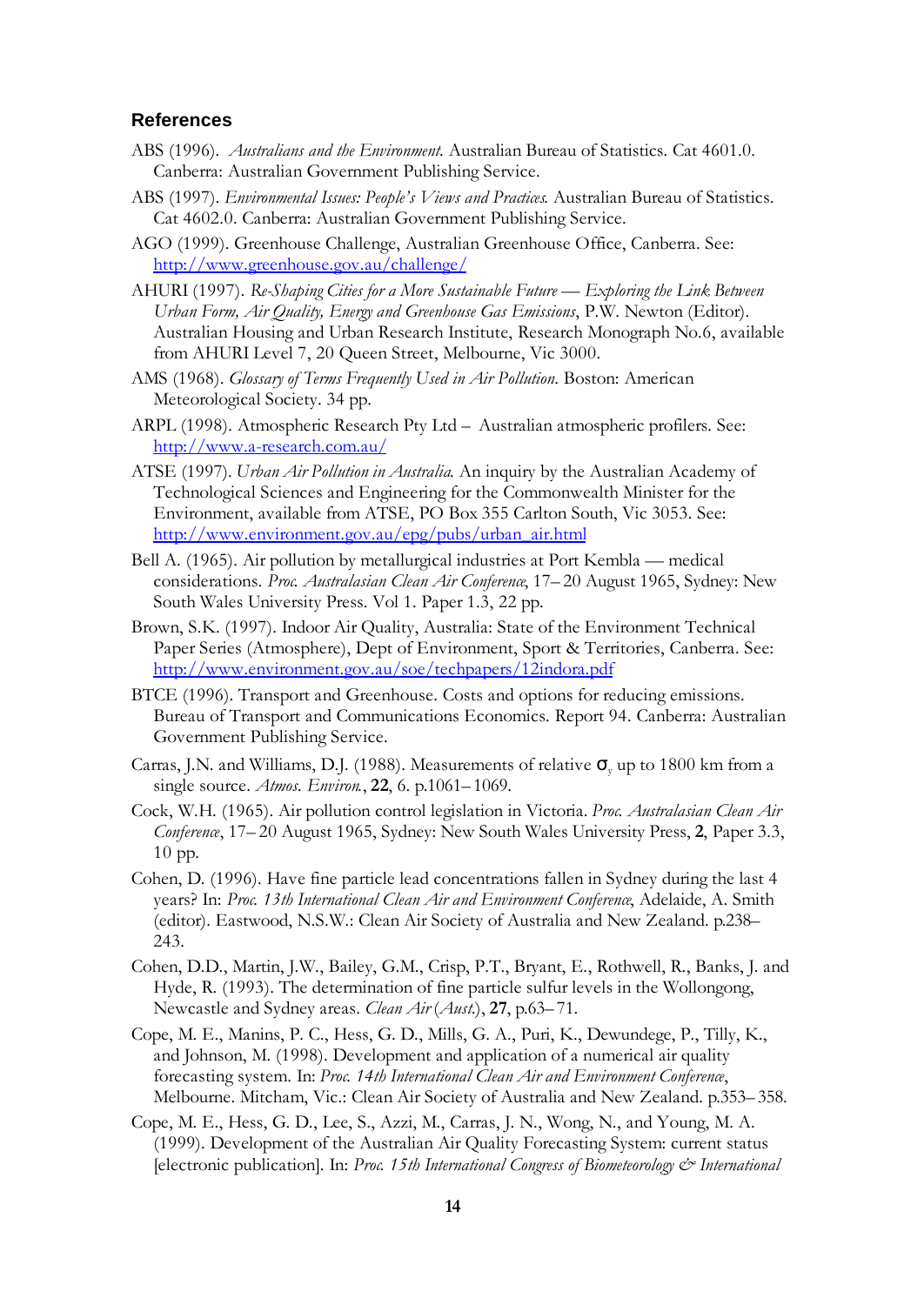*Conference on Urban Climatology* [CD-ROM], Wesley Conference Centre, Sydney, R. J. de Dear, and J. C. Potter (editors). N.S.W.: Macquarie University. p.ICUC20.5.

- Davis, D.L. (2000). Backs to the future… Air pollution risks to children: A global environmental health problem. *Environmental Manager: EM*. February 2000. p.31–37.
- DEP (1996). *The Perth Haze Study, 1994–1996*. Department of Environmental Protection. Government of Western Australia. See: http://www.environ.wa.gov.au/DEP/haze/
- DOT (1999). Environment-New Australian Design Rules for Vehicle Emissions, Dept. Transport and Regional Services. See: http://www.dot.gov.au/land/environment/envrev99.htm
- EA (2000) Living Cities Air Toxics Program, Canberra. See: http://www.environment.gov.au/epg/airtoxics/
- EPA (1996). *Metropolitan Air Quality Study, Outcomes & implications for managing air quality*. Sydney: Environment Protection Authority of NSW. 50 pp.
- EPA (1999). Hazardous air pollutants: a review of studies performed in Australia and New Zealand. Victoria. Environment Protection Authority. Vol. 1–2, 110+130 pp.
- EPBC (1999). The Environment Protection and Biodiversity Act 1999. Canberra. See: http://www.environment.gov.au/epbc/index.html
- EPG (2000). National phase out of leaded petrol. Canberra. See: http://www.environment.gov.au/epg/lead/index.html
- Ferrari, L., McPhail, S. and Johnson, D. (1988). Indoor air pollution in Australian homes results of two winter campaigns. *Clean Air* (*Aust.*), **22**, p.68–74.
- FORS (1996). *Motor Vehicle Pollution in Australia.* Report on the National In-Service Emissions Study. Federal Office of Road Safety. Canberra: Australian Government Publishing Service.
- Godish, T. (1997). *Air Quality*. Third Edition. Boca Raton: Lewis Publishers. 448 pp.
- Goldsmith, J. (1965). The contribution of medical studies to the control of air pollution. *Proc. Australasian Clean Air Conference*, 17–20 August 1965, Sydney: New South Wales University Press, **1**, Paper 1.1, 12 pp.
- Hansard (1957). *Clean Air Bill*. Parliamentary Debates, Victoria. Session 1956-57-58. Legislative Council and Legislative Assembly, **CCLI**, p.516–525; p.948–954; p.2126.
- Hurley, P.J. (1998). Model any region for EIAs on a PC. In*: Proc. 14th International Clean Air and Environment Conference*, Melbourne. Mitcham, Vic.: Clean Air Society of Australia and New Zealand. p.551–555.
- Hurley, P.J. (1999). *The Air Pollution Model (TAPM) Version 1: technical description and examples*. Aspendale: CSIRO Atmospheric Research. (CSIRO Atmospheric Research technical paper; no. 43). 41 pp.
- Hyde, R., Young, M.A., Hurley, P.J. and Manins, P.C. (1997). *Metropolitan Air Quality Study: Meteorology — Air Movements Task*. A report to Environment Protection Authority of NSW for MAQS. 210 pp.
- Hyde, R. and Johnson, G.M. (1990). *Pilot study: evaluation of air quality issues for the development of Macarthur South and South Creek Valley regions of Sydney*. Final report to the NSW Department of Planning, NSW State Pollution Control Commission, Commonwealth Department of Transport and Communications (Domestic Aviation Division). Sydney: CSIRO MRL Restricted Investigation Report 1885R, 84 pp.
- Johnson, G. (1984). A simple model for predicting the ozone concentration of ambient air. In: *Proc. 8th International Conference of the Clean Air Society of Australia and New Zealand,* Eds.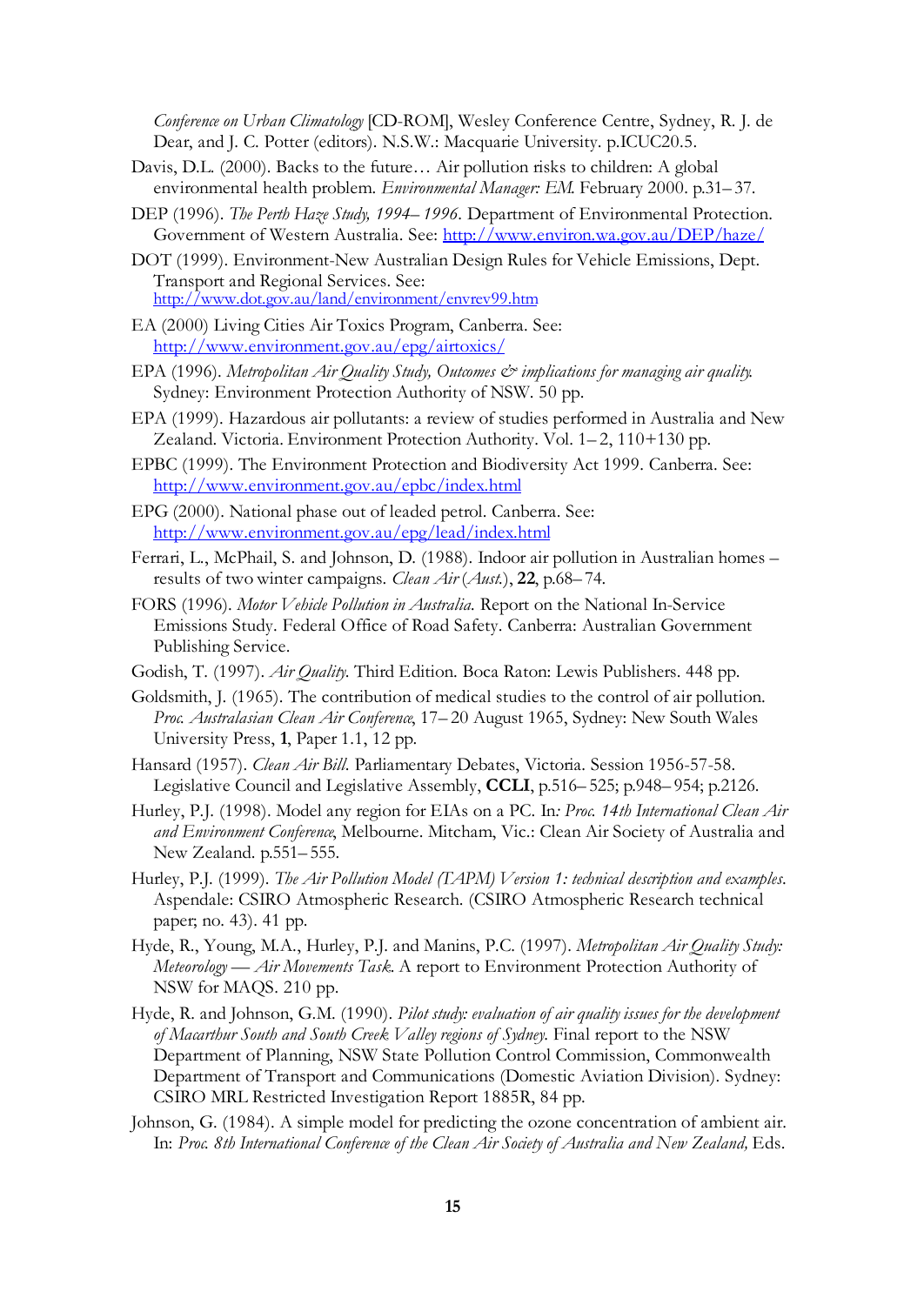H. Hartmann, J. O'Heare, J. Chiodo, and R.Gillis, **2**, p.715–731. See: http://www.dar.csiro.au/res/aq/IER\_Calc/index.html

- Johnson, G.M. and Quigley, S.M. (1989). A universal monitor for photochemical smog. In: *Proc. 82nd Annual meeting of the Air and Waste Management Association.*, Paper 89-29.8, 18p.
- Lamb, D. (2000). The aXcessaustralia Hybrid Electric Car Project. Presented at Seoul 2000 FISITA World Automotive Congress, 12–15 June 2000, Seoul, Korea. 7 pp.
- Luhar, A. K., Yoon. I.-H., Young, S. A., and Sawford, B. L. (1996). The 1995 Kwinana Fumigation Study. II. Plume dispersion and model simulations. In: *Proc. 13th International Clean Air and Environment Conference*, Adelaide, A. Smith (editor). Eastwood, N.S.W.: Clean Air Society of Australia and New Zealand. p.457–462.
- Mage, D., Wilson, W. Hasselblad, V. and Grant, L. (1999). Assessment of human exposure to ambient particulate matter. *J. Air & Waste Manage. Assoc.*, **49**, p.1280–1291.
- Manins, P.C. (1986). *Air Quality in the Latrobe Valley: The State of Knowledge, June 1986*. A report to the Latrobe Valley AirShed Study Steering Committee, Environment Protection Authority, Victoria. 40 pp.
- Manins, P.C. (1988). Guest Editor: Special Issue Latrobe Valley AirShed Study Symposium. *Clean Air* (*Aust*.), **22**, No.4: 104 pp.
- Manins, P.C. (1993). New techniques in atmospheric pollution measurement. In: *Proc. 12th Australian Symposium on Analytical Chemistry, incorporating 3rd Environmental Chemistry Conference*, 26 Sep–1 Oct 1993, Perth, Western Australia, Session 28, 10 pp.
- Manins, P. C. (1997). Transport— the future is clearer. In: *Outlook 97*: proceedings of the National Agricultural and Resources Outlook Conference, Canberra, A.C.T. Canberra: Australian Bureau of Agricultural Resources and Economics. p.85–93.
- Manins, P.C., Cope, M.E., Hurley, P.J., Newton, P.W., Smith, N.C., and Marquez, L.O. (1998). The impact of urban development on air quality and energy use. In*: Proc. 14th International Clean Air and Environment Conference*, Melbourne. Mitcham, Vic.: Clean Air Society of Australia and New Zealand. p.331–336.
- Manins, P.C., Cope, M.E., Hurley, P.J., Noonan, J.A., and Physick, W.L. (1999). Prognostic urban climatology [electronic publication]. In: *Proc. 15th International Congress of Biometeorology & International Conference on Urban Climatology* [CD-ROM], Wesley Conference Centre, Sydney, R. J. de Dear, and J. C. Potter (editors). N.S.W.: Macquarie University. p.ICUC17.1
- MAS (1985). The Impact of Emissions from Newport D Power Station on Air Quality. A Report by the Melbourne Airshed Study. Environment Protection Authority of Victoria. Melbourne. ISBN 0 7241 2973 1. 320 pp.
- Milne J.W., Roberts D.B., Walker, S.J. and Williams D.J. (1983). Sources of Sydney brown haze. In: *The Urban Atmosphere – Sydney, a case study*, (eds. J.N. Carras and G.M. Johnson), Melbourne: CSIRO Publishing. p.181–197.
- Moriarty, W.W. (1985). Winds, temperatures and air dispersion over Albury-Wodonga area. Bulletin 52. Bureau of Meteorology. Canberra: Australian Government Publishing Service. 180 pp.+ maps.
- NEPC (1998). *National Environment Protection Measure, and Impact Statement, for Ambient Air Quality.* National Environment Protection Council 26 June 1998, NEPC Service Corp. Adelaide. 217 pp. See: http://www.nepc.gov.au/
- NHT (2000). Clear the Air, Natural Heritage Trust Projects to Improve Urban Air Quality, Canberra. See: http://www.environment.gov.au/epg/pubs/clear\_the\_air.html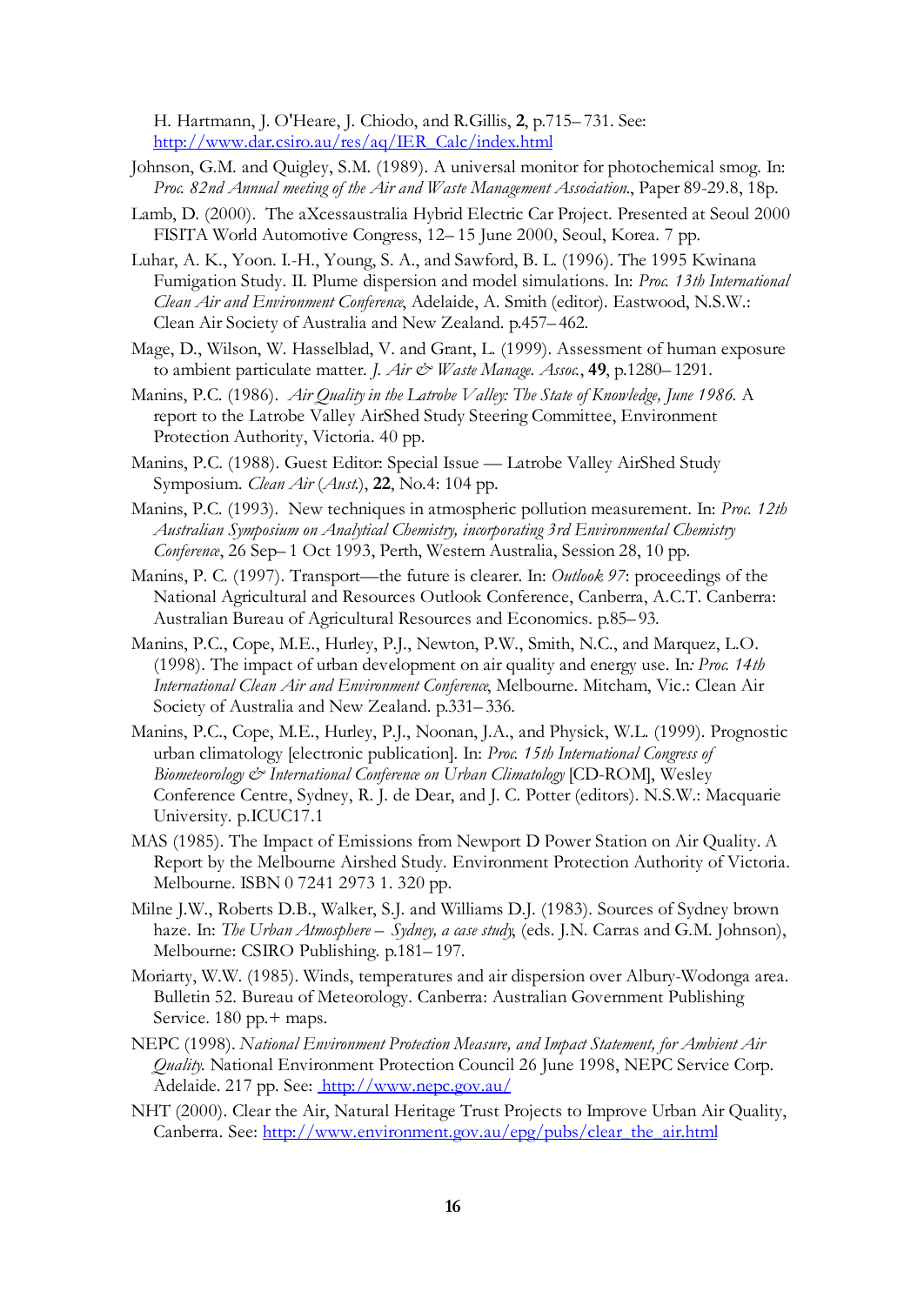- NPI (1998). *National Environment Protection Measure, and Impact Statement, for the National Pollutant Inventory*. National Environment Protection Council 27 February 1998, NEPC Service Corp., Adelaide. 114 pp. See: http://www.nepc.gov.au/
- Paparo, V.S., Rayner, K.N., Rye, P.J. and Rosher, J.E. (1982). *The Kwinana Air Modelling Study*. Report 10. Department of Conservation and Environment, Perth Western Australia. 96 pp.
- Physick, W.L. (1993). LADM (Lagrangian atmospheric dispersion model). *Clean Air (Aust.)*, **27**. p.172–175.
- Physick, W., Noonan, J., Manins, P., Hurley, P. and Malfroy, H. (1992). Application of coupled prognostic windfield and Lagrangian dispersion models for air quality purposes in a region of coastal terrain. *Air Pollution Modeling and its Application IX*. Eds. H. van Dop and G. Kallos. New York: Plenum Press. p.725–729.
- Physick, W. L., Best, P., Lunney, K., and Johnson, G. (1994). Designing an air quality network for Brisbane using a mesoscale model. In: *Air pollution modeling and its application X*. S.-E. Gryning, and M. M. Millán (editors). New York: Plenum Press. p.583–585.
- Physick, W. L., Cope, M. E., Ischtwan, J., and Morrell, A. (1996). Design of a monitoring network for the Adelaide airshed using numerical modelling. In: *Proc. 13th International Clean Air and Environment Conference*, Adelaide, A. Smith (editor). Eastwood, N.S.W.: Clean Air Society of Australia and New Zealand. p.578–583.
- Rayner, K. (1993). DISPMOD Its use in the control of sulfur dioxide at Kwinana. *Clean Air* (*Aust.*), **27**, p.176–178.
- Rayner, K., Weir, P. and Rye, P. (1996). The Perth Photochemical Smog Study. In: *Proc. 13th International Clean Air and Environment Conference*, Adelaide, A. Smith (editor). Eastwood, N.S.W.: Clean Air Society of Australia and New Zealand. p.297–302. See: http://www.environ.wa.gov.au/DEP/smog/
- Sawford, B. L., Young, S. A., Noonan, J. A., Luhar, A. K., Hacker, J. M., Carras, J. N., Williams, D. J., and Rayner, K. N. (1996). The 1995 Kwinana Fumigation Study. I. Program overview, experimental design and some results. In: *Proc. 13th International Clean Air and Environment Conference*, Adelaide, A. Smith (editor). Eastwood, N.S.W.: Clean Air Society of Australia and New Zealand. p.451–456.
- Select (1970). Report from the Senate Select Committee on Air Pollution. Australia. Parliamentary Paper No. 91, Vol. **1**. Canberra: Commonwealth Government Printing Office.
- SoE (1996). *Australia: State of the Environment 1996*, an independent Report to the Commonwealth Minister for the Environment. State of the Environment Advisory Council (Eds). Melbourne: CSIRO Publishing.
- SPCC (1979). *An assessment of photochemical smog in the Sydney region*, State Pollution Control Commission of New South Wales, 27 pp.
- Sullivan, J. (1962). *Nature and extent of pollution by metallurgical industries in Port Kembla*. NSW Government Printer. 33 pp.
- Sullivan, J. (1965). Progress on air pollution control in New South Wales. *Proc. Australasian Clean Air Conference*, 17–20 August 1965, Sydney: New South Wales University Press, Vol. **1**, p.5–20.
- Sullivan, K.M. (1995). A history of CASANZ. *Clean Air* (*Aust.*), **29**, No.3: p.31–35.
- UNEP (2000). *Older Gasoline Vehicles in Developing Countries and Economies in Transition, Their Importance and the Policy Options for Addressing Them*. ISBN 92-807-1796-9. Available from SMI (Distribution Services) Ltd., P.O. Box 119, Stevenage, Hertfordshire SG1 4TP England.